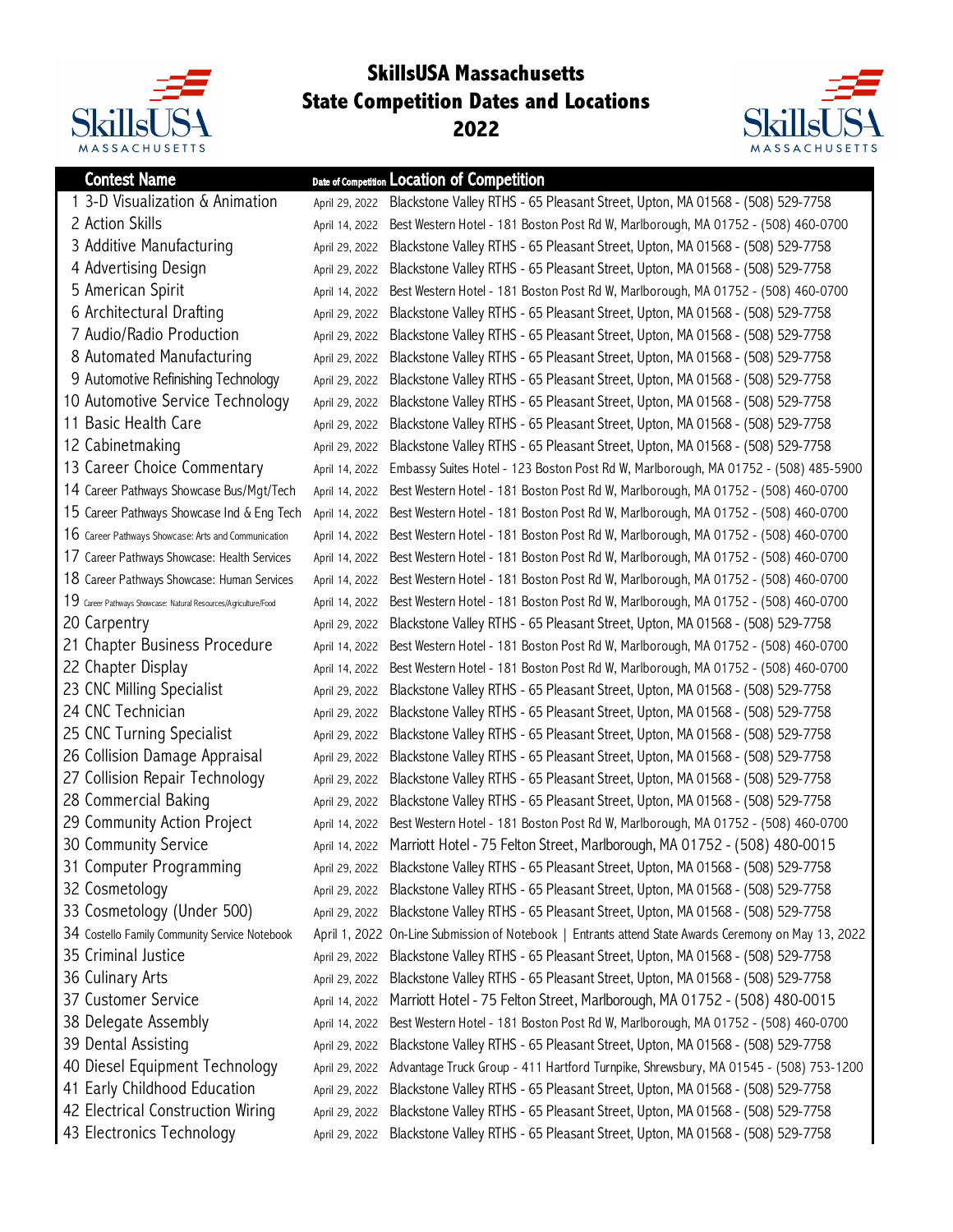

## **SkillsUSA Massachusetts State Competition Dates and Locations**



| 44 Employment Application Process                |                                  |                                                                                                                                                                    |
|--------------------------------------------------|----------------------------------|--------------------------------------------------------------------------------------------------------------------------------------------------------------------|
| 45 Engineering Technology                        | April 14, 2022                   | Best Western Hotel - 181 Boston Post Rd W, Marlborough, MA 01752 - (508) 460-0700<br>Blackstone Valley RTHS - 65 Pleasant Street, Upton, MA 01568 - (508) 529-7758 |
| 46 Entrepreneurship                              | April 29, 2022                   |                                                                                                                                                                    |
| 47 Esthetics                                     | April 14, 2022                   | Marriott Hotel - 75 Felton Street, Marlborough, MA 01752 - (508) 480-0015                                                                                          |
|                                                  | April 29, 2022                   | Blackstone Valley RTHS - 65 Pleasant Street, Upton, MA 01568 - (508) 529-7758                                                                                      |
| 48 Exploratory Project Demo                      | April 14, 2022                   | Embassy Suites Hotel - 123 Boston Post Rd W, Marlborough, MA 01752 - (508) 485-5900                                                                                |
| 49 Extemporaneous Speaking                       | April 14, 2022                   | Best Western Hotel - 181 Boston Post Rd W, Marlborough, MA 01752 - (508) 460-0700                                                                                  |
| 50 Facilithon                                    | April 29, 2022                   | Blackstone Valley RTHS - 65 Pleasant Street, Upton, MA 01568 - (508) 529-7758                                                                                      |
| 51 First Aid/CPR                                 | April 29, 2022                   | Blackstone Valley RTHS - 65 Pleasant Street, Upton, MA 01568 - (508) 529-7758                                                                                      |
| 52 Graphic Communications                        | April 29, 2022                   | Greater Lowell Technical HS - 250 Pawtucket Blvd, Tyngsborough, MA 01879 - (978) 454-5411                                                                          |
| 53 Graphic Imaging Sublimation                   | April 29, 2022                   | Greater Lowell Technical HS - 250 Pawtucket Blvd, Tyngsborough, MA 01879 - (978) 454-5411                                                                          |
| 54 Health Knowledge Bowl                         | April 14, 2022                   | Holiday Inn Hotel - 265 Lakeside Ave, Marlborough, MA 01752 - (508) 481-3000                                                                                       |
| 55 Health Occ Professional Portfolio             | April 29, 2022                   | Blackstone Valley RTHS - 65 Pleasant Street, Upton, MA 01568 - (508) 529-7758                                                                                      |
| 56 HVACR                                         | April 29, 2022                   | Blackstone Valley RTHS - 65 Pleasant Street, Upton, MA 01568 - (508) 529-7758                                                                                      |
| 57 Industrial Motor Control                      | April 29, 2022                   | Blackstone Valley RTHS - 65 Pleasant Street, Upton, MA 01568 - (508) 529-7758                                                                                      |
| 58 Information Technology Service                | April 29, 2022                   | Blackstone Valley RTHS - 65 Pleasant Street, Upton, MA 01568 - (508) 529-7758                                                                                      |
| 59 Internetworking                               | April 29, 2022                   | Blackstone Valley RTHS - 65 Pleasant Street, Upton, MA 01568 - (508) 529-7758                                                                                      |
| 60 Job Interview                                 | April 14, 2022                   | Best Western Hotel - 181 Boston Post Rd W, Marlborough, MA 01752 - (508) 460-0700                                                                                  |
| 61 Job Skill Demonstration A                     | April 14, 2022                   | Best Western Hotel - 181 Boston Post Rd W, Marlborough, MA 01752 - (508) 460-0700                                                                                  |
| 62 Job Skill Demonstration Open                  | April 14, 2022                   | Best Western Hotel - 181 Boston Post Rd W, Marlborough, MA 01752 - (508) 460-0700                                                                                  |
| 63 Marine Service Technology                     | April 29, 2022                   | Blackstone Valley RTHS - 65 Pleasant Street, Upton, MA 01568 - (508) 529-7758                                                                                      |
| 64 Masonry                                       | April 29, 2022                   | Blackstone Valley RTHS/Upton Highway Barn - 65 Pleasant Street, Upton, MA 01568 - (508) 529-7758                                                                   |
| 65 Mechatronics                                  | April 29, 2022                   | Blackstone Valley RTHS - 65 Pleasant Street, Upton, MA 01568 - (508) 529-7758                                                                                      |
| 66 Medical Assistant                             | April 29, 2022                   | Blackstone Valley RTHS - 65 Pleasant Street, Upton, MA 01568 - (508) 529-7758                                                                                      |
| 67 Medical Math                                  | April 29, 2022                   | Blackstone Valley RTHS - 65 Pleasant Street, Upton, MA 01568 - (508) 529-7758                                                                                      |
| 68 Medical Terminology                           | April 29, 2022                   | Blackstone Valley RTHS - 65 Pleasant Street, Upton, MA 01568 - (508) 529-7758                                                                                      |
| 69 Mobile Robotics Technology                    | April 29, 2022                   | Blackstone Valley RTHS - 65 Pleasant Street, Upton, MA 01568 - (508) 529-7758                                                                                      |
| 70 Nail Care                                     | April 29, 2022                   | Blackstone Valley RTHS - 65 Pleasant Street, Upton, MA 01568 - (508) 529-7758                                                                                      |
| 71 National Anthem Singer                        |                                  | April 1, 2022 On-Line Submission   Winner sings State Awards Ceremony on May 13, 2022                                                                              |
| 72 Non-Traditional Career Portfolio              |                                  | April 1, 2022 On-Line Submission of Notebook   Entrants attend State Awards Ceremony on May 13, 2022                                                               |
| 73 Nurse Assisting                               |                                  | April 29, 2022 Blackstone Valley RTHS - 65 Pleasant Street, Upton, MA 01568 - (508) 529-7758                                                                       |
| 74 Occupational Health & Safety Multiple Section |                                  | April 14, 2022 Best Western Hotel - 181 Boston Post Rd W, Marlborough, MA 01752 - (508) 460-0700                                                                   |
| 75 Occupational Health & Safety Single Section   | April 14, 2022                   | Best Western Hotel - 181 Boston Post Rd W, Marlborough, MA 01752 - (508) 460-0700                                                                                  |
| 76 Opening & Closing Ceremonies                  | April 14, 2022                   | Best Western Hotel - 181 Boston Post Rd W, Marlborough, MA 01752 - (508) 460-0700                                                                                  |
| 77 Outstanding Chapter                           | April 14, 2022                   | Best Western Hotel - 181 Boston Post Rd W, Marlborough, MA 01752 - (508) 460-0700                                                                                  |
| 78 Painting & Design Technology                  | April 29, 2022                   | Blackstone Valley RTHS - 65 Pleasant Street, Upton, MA 01568 - (508) 529-7758                                                                                      |
| 79 Photography                                   | April 29, 2022                   | Blackstone Valley RTHS - 65 Pleasant Street, Upton, MA 01568 - (508) 529-7758                                                                                      |
| 80 Pin Design                                    |                                  | December 31, 2021 Winners announced February 25, 2022   Gold, Silver & Bronze attend State Awards Ceremony on May 13, 2022                                         |
| 81 Plumbing                                      | April 29, 2022                   | Blackstone Valley RTHS - 65 Pleasant Street, Upton, MA 01568 - (508) 529-7758                                                                                      |
| 82 Power Equipment Technology                    | April 29, 2022                   | Blackstone Valley RTHS - 65 Pleasant Street, Upton, MA 01568 - (508) 529-7758                                                                                      |
| 83 Practical Nursing                             | April 29, 2022                   | Blackstone Valley RTHS - 65 Pleasant Street, Upton, MA 01568 - (508) 529-7758                                                                                      |
| 84 Precision Laser Imaging                       | April 29, 2022                   | Blackstone Valley RTHS - 65 Pleasant Street, Upton, MA 01568 - (508) 529-7758                                                                                      |
| 85 Prepared Speech                               |                                  | Best Western Hotel - 181 Boston Post Rd W, Marlborough, MA 01752 - (508) 460-0700                                                                                  |
| 86 Principles Of Engineering Technology          | April 14, 2022<br>April 29, 2022 |                                                                                                                                                                    |
|                                                  |                                  | Blackstone Valley RTHS - 65 Pleasant Street, Upton, MA 01568 - (508) 529-7758                                                                                      |
| 87 Promotional Bulletin Board                    | April 14, 2022                   | Best Western Hotel - 181 Boston Post Rd W, Marlborough, MA 01752 - (508) 460-0700                                                                                  |